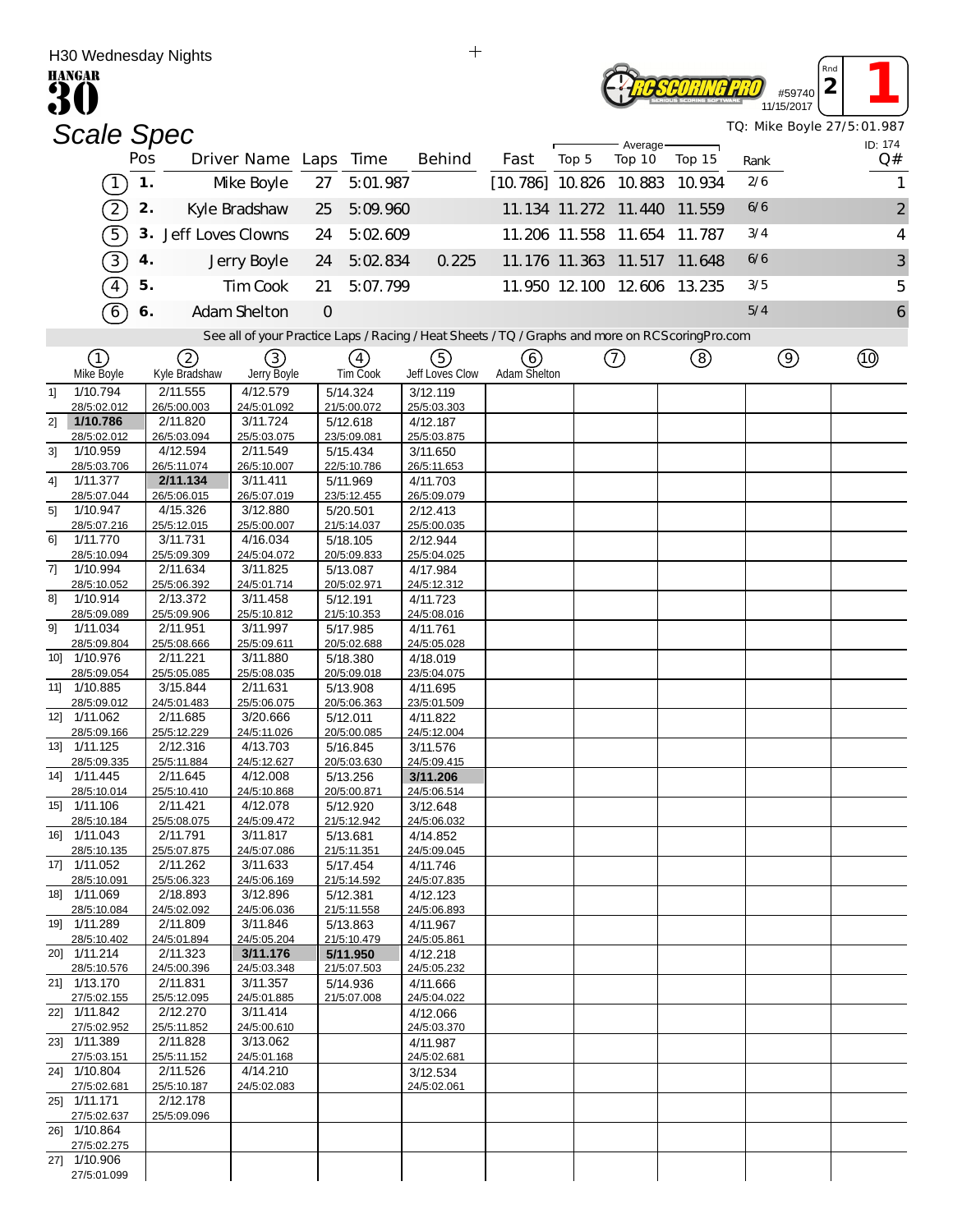| <b>Top Qualifiers</b> | Qual# | Laps | Race Time | <b>Behind</b> | Rnd | Race | Pos In Race | Fast Lap | <b>Best 3 Consecutive</b> |
|-----------------------|-------|------|-----------|---------------|-----|------|-------------|----------|---------------------------|
| Mike Boyle            |       | 27   | 5:01.987  |               |     |      |             | 10.786   | 32.539                    |
| Kyle Bradshaw         |       | 26   | 5:09.479  |               |     |      |             | 11.408   | 34.502                    |
| Jerry Boyle           | 3     | 25   | 5:04.190  |               |     |      |             | 11.204   | 33.909                    |
| Jeff Loves Clowns     | 4     | 24   | 5:02.609  |               |     |      |             | 11.206   | 34.604                    |
| Tim Cook              | 5     | 21   | 5:04.977  |               |     |      |             | 12.018   | 39.169                    |
| Adam Shelton          | 6     |      |           |               |     |      | 6           |          |                           |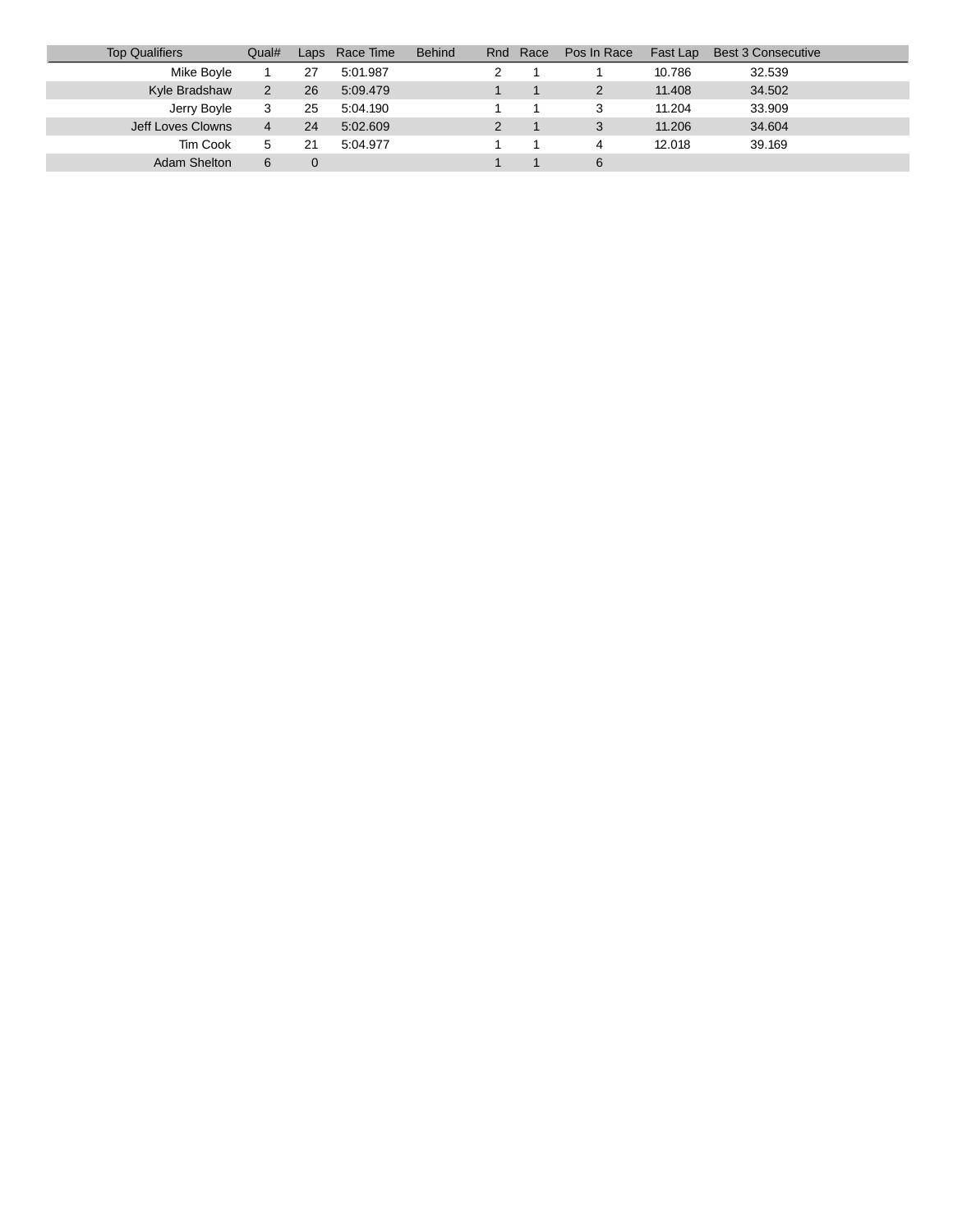|                | H30 Wednesday Nights        |                |                       |                         |                       |               |                         | $\mathrm{+}$                                                                                      |                                  |       |              |                             |          |                           |                               |
|----------------|-----------------------------|----------------|-----------------------|-------------------------|-----------------------|---------------|-------------------------|---------------------------------------------------------------------------------------------------|----------------------------------|-------|--------------|-----------------------------|----------|---------------------------|-------------------------------|
|                | <b>HANGAR</b>               |                |                       |                         |                       |               |                         |                                                                                                   |                                  |       |              |                             |          |                           | Rnd<br>$\overline{2}$         |
|                |                             |                |                       |                         |                       |               |                         |                                                                                                   |                                  |       |              |                             |          | #59740<br>11/15/2017      |                               |
|                | <b>Novice</b>               |                |                       |                         |                       |               |                         |                                                                                                   |                                  |       |              |                             |          |                           | TQ: Paul Nortness 22/5:08.666 |
|                |                             |                |                       |                         |                       |               |                         |                                                                                                   |                                  |       |              | Average-                    |          |                           | ID: 177                       |
|                |                             |                | Pos                   |                         | Driver Name Laps Time |               |                         | Behind                                                                                            | Fast                             | Top 5 |              | Top 10                      | Top 15   | Rank                      | Q#                            |
|                |                             | $2^{7}$        | 1.                    |                         | Paul Nortness         | 22            | 5:08.666                |                                                                                                   |                                  |       |              | $[12.768]$ 12.949 13.103    | 13.309   | 1/6                       |                               |
|                |                             |                | 2.                    |                         | Gary Bennett          | 22            | 5:11.689                | 3.023                                                                                             |                                  |       |              | 12 912 13 066 13 270        | 13.447   | 2/6                       | $\sqrt{2}$                    |
|                |                             | $\overline{4}$ | 3.                    |                         | Ryan Yasuda           | 17            | 5:09.167                |                                                                                                   |                                  |       |              | 15.438 16.619 17.273 17.885 |          | 1/2                       | 4                             |
|                |                             | $\overline{3}$ | 4.                    |                         | Fritz Golla           | $\mathcal{O}$ |                         |                                                                                                   |                                  |       |              |                             |          | 6/5                       |                               |
|                |                             |                |                       |                         |                       |               |                         | See all of your Practice Laps / Racing / Heat Sheets / TQ / Graphs and more on RCS coring Pro.com |                                  |       |              |                             |          |                           |                               |
|                | (1)                         |                |                       | $\left( 2\right)$       | (3)                   |               | (4)                     | (5)                                                                                               | 6                                |       |              | ⑦                           | (8)      | $\circledcirc$            | (10)                          |
|                | <b>Gary Bennett</b>         |                |                       | Paul Nortness           | Fritz Golla           |               | Ryan Yasuda             |                                                                                                   |                                  |       |              |                             |          |                           |                               |
| 1              | 2/13.685                    |                |                       | 1/12.966                |                       |               | 3/18.164                |                                                                                                   |                                  |       |              |                             |          |                           |                               |
| 2]             | 22/5:01.018<br>1/12.994     |                |                       | 24/5:11.028<br>2/13.889 |                       |               | 17/5:08.072<br>3/15.438 |                                                                                                   |                                  |       |              |                             |          |                           |                               |
|                | 23/5:06.082                 |                |                       | 23/5:08.089             |                       |               | 18/5:02.004             |                                                                                                   |                                  |       |              |                             |          |                           |                               |
| 3 <sup>1</sup> | 2/15.374<br>22/5:08.366     |                |                       | 1/13.952<br>23/5:12.876 |                       |               | 3/17.786<br>18/5:08.034 |                                                                                                   |                                  |       |              |                             |          |                           |                               |
| 41             | 2/13.806                    |                |                       | 1/13.054                |                       |               | 3/17.960                |                                                                                                   |                                  |       |              |                             |          |                           |                               |
| 5 <sup>1</sup> | 22/5:07.023<br>2/13.303     |                |                       | 23/5:09.695<br>1/13.167 |                       |               | 18/5:12.075<br>3/17.031 |                                                                                                   |                                  |       |              |                             |          |                           |                               |
|                | 22/5:04.304                 |                |                       | 23/5:08.338             |                       |               | 18/5:10.968             |                                                                                                   |                                  |       |              |                             |          |                           |                               |
| 6]             | 2/13.002<br>22/5:01.253     |                |                       | 1/13.030<br>23/5:06.896 |                       |               | 3/19.447<br>18/5:17.049 |                                                                                                   |                                  |       |              |                             |          |                           |                               |
| 71             | 2/12.912                    |                |                       | 1/13.317                |                       |               | 3/18.075                |                                                                                                   |                                  |       |              |                             |          |                           |                               |
|                | 23/5:12.405                 |                |                       | 23/5:06.082             |                       |               | 17/5:00.009             |                                                                                                   |                                  |       |              |                             |          |                           |                               |
| 81             | 2/13.522<br>23/5:12.225     |                |                       | 1/12.930<br>23/5:05.641 |                       |               | 3/16.550<br>18/5:16.012 |                                                                                                   |                                  |       |              |                             |          |                           |                               |
| 91             | 2/13.779                    |                |                       | 1/13.528                |                       |               | 3/17.207                |                                                                                                   |                                  |       |              |                             |          |                           |                               |
|                | 23/5:12.748<br>10] 2/14.997 |                |                       | 23/5:06.232<br>1/14.331 |                       |               | 18/5:15.032<br>3/19.644 |                                                                                                   |                                  |       |              |                             |          |                           |                               |
|                | 22/5:02.214                 |                |                       | 23/5:08.568             |                       |               | 17/5:01.041             |                                                                                                   |                                  |       |              |                             |          |                           |                               |
|                | 11] 2/13.285<br>22/5:01.032 |                |                       | 1/13.571<br>23/5:08.910 |                       |               | 3/19.285<br>17/5:03.820 |                                                                                                   |                                  |       |              |                             |          |                           |                               |
|                | 12] 2/13.900                |                |                       | 1/16.125                |                       |               | 3/19.109                |                                                                                                   |                                  |       |              |                             |          |                           |                               |
|                | 22/5:01.693<br>13] 1/13.465 |                |                       | 22/5:00.041<br>2/16.501 |                       |               | 17/5:05.575             |                                                                                                   |                                  |       |              |                             |          |                           |                               |
|                | 22/5:01.264                 |                |                       | 22/5:05.224             |                       |               | 3/18.255<br>17/5:05.934 |                                                                                                   |                                  |       |              |                             |          |                           |                               |
| 14]            | 1/13.139                    |                |                       | 2/14.053                |                       |               | 3/19.444                |                                                                                                   |                                  |       |              |                             |          |                           |                               |
|                | 22/5:00.394<br>15] 1/14.409 |                |                       | 22/5:05.501<br>2/13.196 |                       |               | 17/5:07.007<br>3/16.873 |                                                                                                   |                                  |       |              |                             |          |                           |                               |
|                | 22/5:01.502                 |                |                       | 22/5:04.494             |                       |               | 17/5:06.306             |                                                                                                   |                                  |       |              |                             |          |                           |                               |
|                | 16] 1/13.581<br>22/5:01.331 |                |                       | 2/18.647<br>22/5:11.107 |                       |               | 3/17.653<br>17/5:05.915 |                                                                                                   |                                  |       |              |                             |          |                           |                               |
|                | 17] 1/13.502                |                |                       | 2/12.768                |                       |               | 3/21.246                |                                                                                                   |                                  |       |              |                             |          |                           |                               |
|                | 22/5:01.089<br>18] 1/13.840 |                |                       | 22/5:09.332<br>2/13.289 |                       |               | 17/5:09.017             |                                                                                                   |                                  |       |              |                             |          |                           |                               |
|                | 22/5:01.277                 |                |                       | 22/5:08.378             |                       |               |                         |                                                                                                   |                                  |       |              |                             |          |                           |                               |
|                | 19] 1/15.266                |                |                       | 2/13.665                |                       |               |                         |                                                                                                   |                                  |       |              |                             |          |                           |                               |
|                | 22/5:03.090<br>20] 2/19.750 |                |                       | 22/5:07.976<br>1/13.319 |                       |               |                         |                                                                                                   |                                  |       |              |                             |          |                           |                               |
|                | 22/5:09.661                 |                |                       | 22/5:07.023             |                       |               |                         |                                                                                                   |                                  |       |              |                             |          |                           |                               |
|                | 21] 2/14.967<br>22/5:10.598 |                |                       | 1/14.658<br>22/5:07.958 |                       |               |                         |                                                                                                   |                                  |       |              |                             |          |                           |                               |
|                | 22] 2/15.211                |                |                       | 1/14.710                |                       |               |                         |                                                                                                   |                                  |       |              |                             |          |                           |                               |
|                | 22/5:11.069                 |                | <b>Top Qualifiers</b> | 22/5:08.067             | Qual#                 | Laps          | Race Time               | <b>Behind</b>                                                                                     | Race<br>Rnd                      |       | Pos In Race  |                             | Fast Lap | <b>Best 3 Consecutive</b> |                               |
|                |                             |                |                       | <b>Paul Nortness</b>    | $\mathbf{1}$          | 22            | 5:08.666                |                                                                                                   | $\overline{\mathbf{c}}$<br>2     |       | 1            |                             | 12.768   | 39.251                    |                               |
|                |                             |                |                       | <b>Gary Bennett</b>     | 2                     | 22            | 5:11.186                | 2.520                                                                                             | $\mathbf{1}$<br>$\overline{2}$   |       | $\mathbf{1}$ |                             | 12.991   | 40.629                    |                               |
|                |                             |                |                       | <b>Fritz Golla</b>      | 3                     | 18            | 4:22.552                |                                                                                                   | 1<br>2                           |       | 3            |                             | 13.459   | 42.080                    |                               |
|                |                             |                |                       | Ryan Yasuda             | $\overline{4}$        | 17            | 5:09.167                |                                                                                                   | $\overline{2}$<br>$\overline{2}$ |       | 3            |                             | 15.438   | 51.184                    |                               |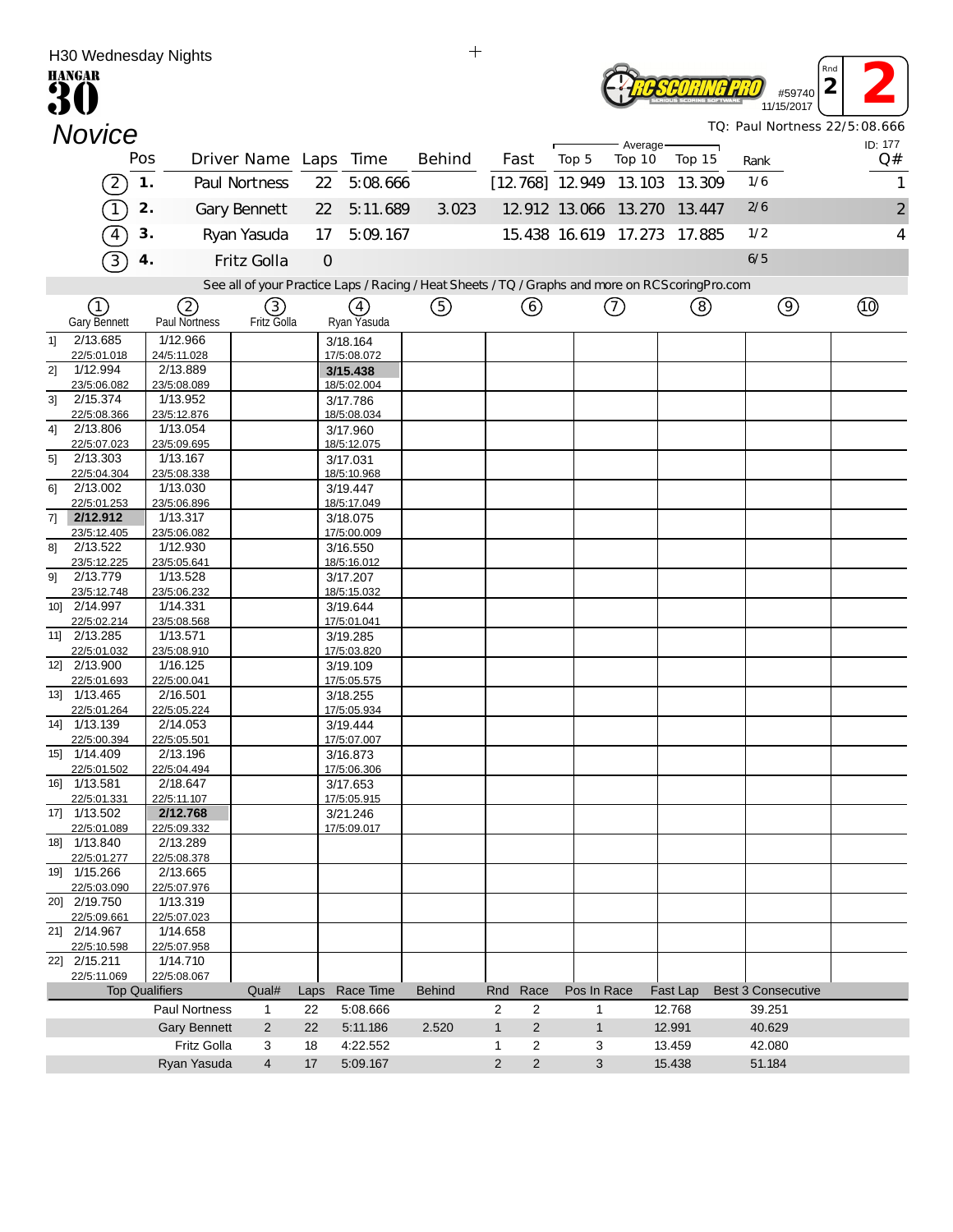|                | H30 Wednesday Nights           |               |    |                        |                         |    |                         | $\mathrm{+}$                                                                                      |                         |              |                     |        |      |                                               |                              |
|----------------|--------------------------------|---------------|----|------------------------|-------------------------|----|-------------------------|---------------------------------------------------------------------------------------------------|-------------------------|--------------|---------------------|--------|------|-----------------------------------------------|------------------------------|
|                | <b>HANGAR</b><br>30            |               |    |                        |                         |    |                         |                                                                                                   |                         |              |                     |        |      | Rnd<br>$\overline{2}$<br>#59740<br>11/15/2017 |                              |
|                | <b>Stock 1/12</b>              |               |    |                        |                         |    |                         |                                                                                                   |                         |              |                     |        |      |                                               | TQ: Brian Bodine 50/8:02.373 |
|                |                                | Pos           |    |                        | Driver Name Laps Time   |    |                         | Behind                                                                                            | Fast                    | Top 5        | Average-<br>Top 10  | Top 15 | Rank |                                               | ID: 175<br>Q#                |
|                | $\boxed{1}$                    | $\mathbf 1$ . |    |                        | Brian Bodine            | 50 | 8:02.639                |                                                                                                   | 9.312                   | 9.368        | 9.399               | 9.418  | 3/6  |                                               | 1                            |
|                | $\left( 2\right)$              | 2.            |    |                        | Mni                     | 50 | 8:06.994                | 4.355                                                                                             | [9.244]                 | 9.299        | 9.358               | 9.394  | 4/6  |                                               | $\overline{2}$               |
|                | $\boxed{3}$                    |               | 3. |                        | <b>Todd Mason</b>       | 49 | 8:03.799                |                                                                                                   | 9.504                   | 9.616        | 9.658               | 9.691  | 2/6  |                                               | 3                            |
|                | $\widehat{4}$                  | 4.            |    |                        | George Strichen         | 46 | 8:10.078                |                                                                                                   | 9.813                   | 9.909        | 9.983               | 10.047 | 2/6  |                                               | $\overline{a}$               |
|                | $\widehat{5}$                  | 5.            |    |                        | Kyle Bradshaw           | 44 | 8:04.178                |                                                                                                   |                         | 9.979 10.037 | 10.108              | 10.161 | 2/6  |                                               | 5                            |
|                | $\widehat{6}$                  | 6.            |    |                        | Alex Danilchik          | 41 | 8:03.153                |                                                                                                   | 9.837                   |              | 9.970 10.033 10.089 |        | 6/6  |                                               | 6                            |
|                |                                |               |    |                        |                         |    |                         | See all of your Practice Laps / Racing / Heat Sheets / TQ / Graphs and more on RCS coring Pro.com |                         |              |                     |        |      |                                               |                              |
|                | (1)                            |               |    | ②                      | ③                       |    | (4)                     | (5)                                                                                               | (6)                     |              | ⊙                   | (8)    |      | $\circledcirc$                                | $^{\circledR}$               |
|                | <b>Brian Bodine</b><br>1/9.432 |               |    | Mni                    | Todd Mason<br>3/9.699   |    | George Strichen         | Kyle Bradshaw                                                                                     | Alex Danilchik          |              |                     |        |      |                                               |                              |
| 1              | 51/8:00.093                    |               |    | 2/9.669<br>50/8:03.005 | 50/8:04.485             |    | 5/10.168<br>48/8:08.016 | 4/10.079<br>48/8:03.084                                                                           | 6/10.962<br>44/8:02.024 |              |                     |        |      |                                               |                              |
| 21             | 1/9.544                        |               |    | 6/15.172               | 2/9.705                 |    | 4/10.161                | 3/10.225                                                                                          | 5/11.199                |              |                     |        |      |                                               |                              |
|                | 51/8:03.099                    |               |    | 39/8:04.038            | 50/8:04.485             |    | 48/8:07.092             | 48/8:07.002                                                                                       | 44/8:07.052             |              |                     |        |      |                                               |                              |
| 3 <sup>1</sup> | 1/9.373<br>51/8:01.095         |               |    | 6/9.627<br>42/8:02.058 | 2/9.849<br>50/8:07.005  |    | 3/9.813<br>48/8:02.024  | 4/11.099<br>46/8:01.466                                                                           | 5/10.156<br>45/8:04.008 |              |                     |        |      |                                               |                              |
| 41             | 1/9.555                        |               |    | 6/9.971                | 2/9.971                 |    | 3/10.233                | 5/11.227                                                                                          | 4/10.128                |              |                     |        |      |                                               |                              |
|                | 51/8:03.225                    |               |    | 44/8:08.084            | 49/8:00.445             |    | 48/8:04.056             | 46/8:10.245                                                                                       | 46/8:08.175             |              |                     |        |      |                                               |                              |
| 5]             | 1/9.504<br>51/8:03.582         |               |    | 6/9.244<br>45/8:03.012 | 2/9.696<br>50/8:09.002  |    | 3/10.011<br>48/8:03.744 | 5/10.199<br>46/8:06.036                                                                           | 4/10.032<br>46/8:02.816 |              |                     |        |      |                                               |                              |
| 61             | 1/9.720                        |               |    | 5/9.642                | 2/9.801                 |    | 3/10.964                | 6/10.614                                                                                          | 4/10.098                |              |                     |        |      |                                               |                              |
|                | 51/8:05.605                    |               |    | 46/8:05.053            | 50/8:09.333             |    | 47/8:00.575             | 46/8:06.373                                                                                       | 47/8:10.131             |              |                     |        |      |                                               |                              |
| 71             | 1/9.312<br>51/8:04.062         |               |    | 4/9.355<br>47/8:07.994 | 2/9.886<br>49/8:00.027  |    | 3/10.656<br>47/8:03.495 | 5/9.994<br>46/8:02.605                                                                            | 6/19.338<br>42/8:11.046 |              |                     |        |      |                                               |                              |
| 81             | 1/9.595                        |               |    | 4/9.686                | 2/9.920                 |    | 3/9.918                 | 5/10.119                                                                                          | 6/11.110                |              |                     |        |      |                                               |                              |
|                | 51/8:04.691                    |               |    | 47/8:03.923            | 49/8:00.996             |    | 47/8:01.028             | 46/8:00.047                                                                                       | 42/8:08.355             |              |                     |        |      |                                               |                              |
| 91             | 1/9.452<br>51/8:04.443         |               |    | 3/9.251<br>48/8:08.064 | 2/9.830<br>49/8:01.071  |    | 4/9.873<br>48/8:09.006  | 5/10.453<br>46/8:00.495                                                                           | 6/10.209<br>42/8:01.074 |              |                     |        |      |                                               |                              |
| 10             | 1/9.450                        |               |    | 3/9.407                | 2/9.807                 |    | 4/10.599                | 5/14.421                                                                                          | 6/10.075                |              |                     |        |      |                                               |                              |
|                | 51/8:04.194                    |               |    | 48/8:04.896            | 49/8:00.984             |    | 47/8:01.028             | 45/8:07.935                                                                                       | 43/8:07.233             |              |                     |        |      |                                               |                              |
| 11]            | 1/9.497<br>51/8:04.175         |               |    | 3/9.482<br>48/8:02.225 | 2/9.976<br>49/8:01.714  |    | 4/10.353<br>47/8:01.075 | 5/10.553<br>45/8:06.736                                                                           | 6/9.837<br>43/8:01.365  |              |                     |        |      |                                               |                              |
|                | 12] 1/9.435                    |               |    | 3/9.841                | 2/9.702                 |    | 4/10.593                | 5/10.302                                                                                          | 6/11.212                |              |                     |        |      |                                               |                              |
|                | 51/8:03.947                    |               |    | 48/8:01.004            | 49/8:01.018             |    | 47/8:03.081             | 45/8:04.008                                                                                       | 43/8:01.456             |              |                     |        |      |                                               |                              |
|                | 13] 1/9.400<br>51/8:03.597     |               |    | 3/9.438<br>49/8:09.170 | 2/9.662<br>49/8:00.576  |    | 4/10.852<br>47/8:05.148 | 5/10.207<br>45/8:02.085                                                                           | 6/33.138<br>38/8:09.586 |              |                     |        |      |                                               |                              |
|                | 14] 1/9.411                    |               |    | 3/9.466                | 2/10.221                |    | 4/10.605                | 5/11.703                                                                                          | 6/26.324                |              |                     |        |      |                                               |                              |
|                | 51/8:03.334                    |               |    | 49/8:07.375            | 49/8:02.002             |    | 47/8:06.114             | 45/8:05.967                                                                                       | 35/8:04.055             |              |                     |        |      |                                               |                              |
|                | 15] 1/9.766<br>51/8:04.033     |               |    | 3/9.518<br>49/8:05.982 | 2/9.960<br>49/8:02.454  |    | 4/10.908<br>47/8:07.891 | 5/10.831<br>45/8:06.009                                                                           | 6/10.461<br>36/8:10.272 |              |                     |        |      |                                               |                              |
|                | 16] 1/10.394                   |               |    | 3/9.267                | 2/9.812                 |    | 4/10.655                | 5/10.272                                                                                          | 6/9.901                 |              |                     |        |      |                                               |                              |
|                | 51/8:07.177                    |               |    | 49/8:03.997            | 49/8:02.343             |    | 47/8:08.682             | 45/8:04.593                                                                                       | 36/8:01.905             |              |                     |        |      |                                               |                              |
|                | 17] 1/9.961<br>51/8:08.004     |               |    | 3/9.502<br>49/8:02.909 | 2/10.015<br>49/8:02.822 |    | 4/9.990<br>47/8:07.555  | 5/10.414<br>45/8:03.644                                                                           | 6/10.134<br>37/8:08.204 |              |                     |        |      |                                               |                              |
|                | 18] 1/9.466                    |               |    | 2/9.517                | 3/9.772                 |    | 4/11.056                | 5/10.379                                                                                          | 6/10.094                |              |                     |        |      |                                               |                              |
|                | 51/8:08.098                    |               |    | 49/8:01.996            | 49/8:02.595             |    | 47/8:09.348             | 45/8:02.725                                                                                       | 37/8:01.842             |              |                     |        |      |                                               |                              |
|                | 19] 1/9.425<br>51/8:07.694     |               |    | 2/9.506<br>49/8:01.128 | 3/9.729<br>49/8:02.288  |    | 4/9.952<br>47/8:08.206  | 5/10.577<br>45/8:02.376                                                                           | 6/10.068<br>38/8:08.096 |              |                     |        |      |                                               |                              |
|                | 20] 1/9.450                    |               |    | 2/9.438                | 3/9.772                 |    | 4/10.020                | 5/11.264                                                                                          | 6/11.217                |              |                     |        |      |                                               |                              |
|                | 51/8:07.407                    |               |    | 49/8:00.002            | 49/8:02.111             |    | 47/8:07.343             | 45/8:03.592                                                                                       | 38/8:05.811             |              |                     |        |      |                                               |                              |
|                | 21] 1/9.520<br>51/8:07.317     |               |    | 2/9.464<br>50/8:09.190 | 3/9.645<br>49/8:01.067  |    | 4/11.264<br>47/8:09.337 | 5/10.188<br>45/8:02.004                                                                           | 6/10.541<br>38/8:01.749 |              |                     |        |      |                                               |                              |
|                | 22] 1/9.527                    |               |    | 2/9.789                | 3/10.074                |    | 4/10.637                | 5/10.418                                                                                          | 6/11.295                |              |                     |        |      |                                               |                              |
|                | 51/8:07.258                    |               |    | 50/8:09.204            | 49/8:02.204             |    | 47/8:09.825             | 45/8:01.786                                                                                       | 39/8:11.985             |              |                     |        |      |                                               |                              |
|                | 23] 1/9.595<br>51/8:07.338     |               |    | 2/9.575<br>50/8:08.760 | 3/10.183<br>49/8:02.948 |    | 4/16.211<br>45/8:00.306 | 5/10.212<br>45/8:00.815                                                                           | 6/10.196<br>39/8:07.089 |              |                     |        |      |                                               |                              |
|                | 24] 1/9.412                    |               |    | 2/9.754                | 3/9.504                 |    | 4/10.393                | 5/11.854                                                                                          | 6/10.321                |              |                     |        |      |                                               |                              |
|                | 51/8:07.005                    |               |    | 50/8:08.708            | 49/8:02.221             |    | 46/8:10.455             | 45/8:03.483                                                                                       | 39/8:04.331             |              |                     |        |      |                                               |                              |
|                | 25] 1/9.344<br>51/8:06.621     |               |    | 2/9.519<br>50/8:08.002 | 3/9.900<br>49/8:02.336  |    | 4/10.969<br>45/8:00.033 | 5/10.361<br>45/8:02.328                                                                           | 6/10.613<br>39/8:01.509 |              |                     |        |      |                                               |                              |
|                | 26] 1/9.467                    |               |    | 2/9.728                | 3/9.816                 |    | 4/10.015                | 5/11.870                                                                                          | 6/10.561                |              |                     |        |      |                                               |                              |
|                | 51/8:06.481                    |               |    | 50/8:08.134            | 49/8:02.291             |    | 46/8:09.846             | 45/8:04.321                                                                                       | 40/8:11.107             |              |                     |        |      |                                               |                              |
|                | 27] 1/9.776<br>51/8:06.917     |               |    | 2/9.682<br>50/8:07.981 | 3/9.701<br>49/8:02.032  |    | 4/10.548<br>46/8:09.678 | 5/9.979<br>45/8:03.016                                                                            | 6/10.085<br>40/8:07.866 |              |                     |        |      |                                               |                              |
|                |                                |               |    |                        |                         |    |                         |                                                                                                   |                         |              |                     |        |      |                                               |                              |

 $\qquad \qquad +$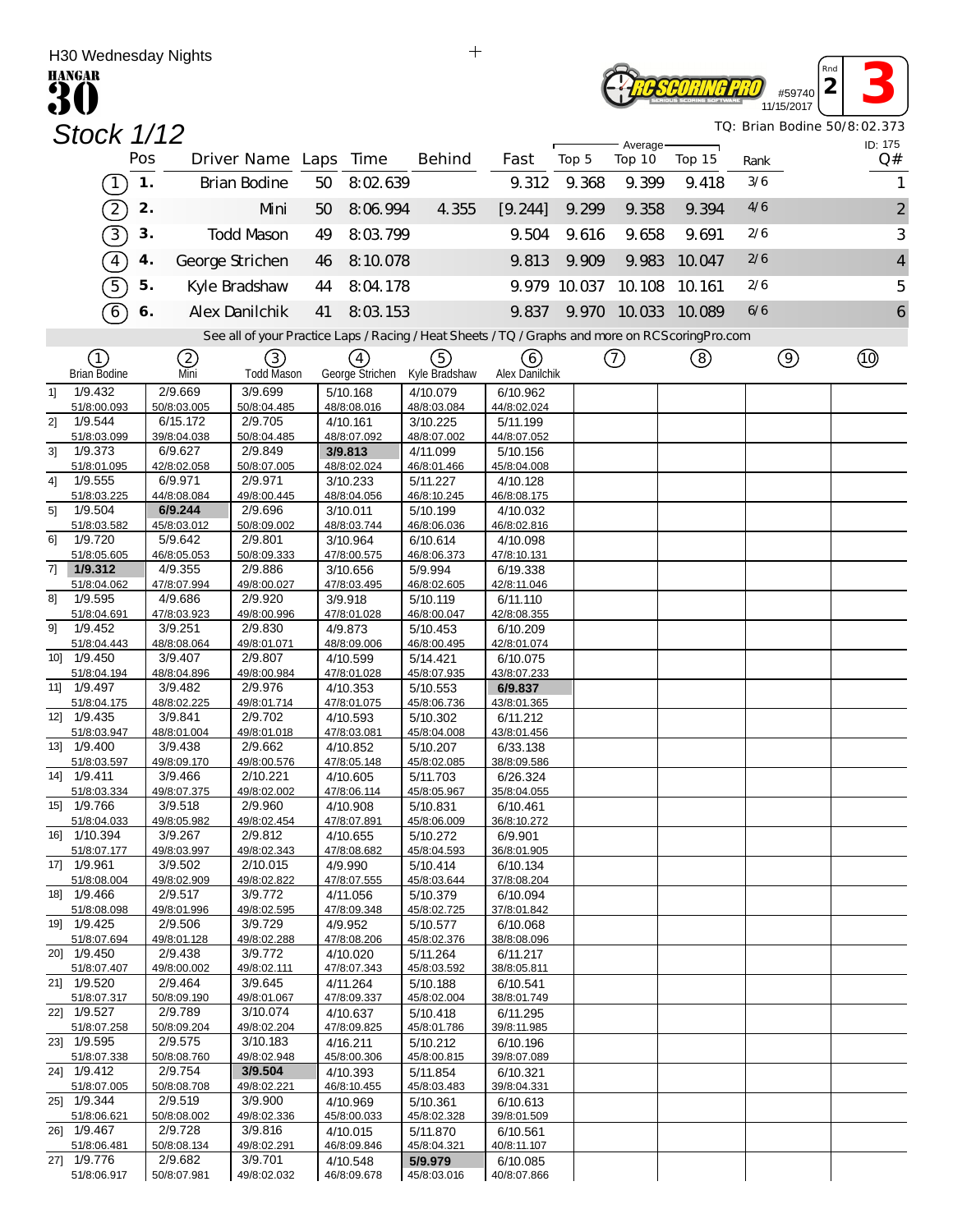|     | (T<br><b>Brian Bodine</b>  | 2<br>Mni               | ③<br><b>Todd Mason</b> |      | A)<br>George Strichen   | G)<br>Kyle Bradshaw     |              | (6)<br>Alex Danilchik   | ⊙              | ⑧        | $\circledcirc$            | ⑩ |
|-----|----------------------------|------------------------|------------------------|------|-------------------------|-------------------------|--------------|-------------------------|----------------|----------|---------------------------|---|
|     | 281 1/9.726                | 2/9.483                | 3/9.861                |      | 4/10.446                | 5/10.062                |              | 6/10.355                |                |          |                           |   |
|     | 51/8:07.250                | 50/8:07.482            | 49/8:02.072            |      | 46/8:09.341             | 45/8:01.095             |              | 40/8:05.228             |                |          |                           |   |
|     | 29] 1/9.521                | 2/9.578                | 3/9.878                |      | 4/10.468                | 5/10.920                |              | 6/10.013                |                |          |                           |   |
|     | 51/8:07.190                | 50/8:07.189            | 49/8:02.143            |      | 46/8:09.075             | 45/8:02.275             |              | 40/8:02.303             |                |          |                           |   |
|     | 30] 1/9.598                | 2/9.534                | 3/9.641                |      | 4/11.138                | 5/10.322                |              | 6/10.895                |                |          |                           |   |
|     | 51/8:07.271                | 50/8:06.833            | 49/8:01.817            |      | 46/8:09.854             | 45/8:01.068             |              | 40/8:00.076             |                |          |                           |   |
|     | 31] 1/9.483                | 2/9.847                | 3/9.758                |      | 4/10.133                | 5/10.187                |              | 6/10.352                |                |          |                           |   |
|     | 51/8:07.148                | 50/8:07.016            | 49/8:01.701            |      | 46/8:09.083             | 45/8:00.919             |              | 41/8:10.571             |                |          |                           |   |
|     | 32] 1/9.454                | 2/9.546                | 3/9.820                |      | 4/11.895                | 5/11.477                |              | 6/12.036                |                |          |                           |   |
|     | 51/8:07.002                | 50/8:06.718            | 49/8:01.685            |      | 45/8:00.234             | 45/8:02.034             |              | 41/8:10.667             |                |          |                           |   |
|     | 33] 1/9.534                | 2/9.531                | 3/9.834                |      | 4/10.294                | 5/20.569                |              | 6/11.199                |                |          |                           |   |
|     | 51/8:06.972                | 50/8:06.409            | 49/8:01.684            |      | 46/8:10.373             | 44/8:04.466             |              | 41/8:09.713             |                |          |                           |   |
|     | 34] 1/9.714                | 2/9.657                | 3/9.631                |      | 4/10.884                | 5/10.549                |              | 6/10.612                |                |          |                           |   |
|     | 51/8:07.215                | 50/8:06.308            | 49/8:01.396            |      | 45/8:00.017             | 44/8:03.870             |              | 41/8:08.105             |                |          |                           |   |
|     | 35] 1/9.693                | 2/9.665                | 3/10.090               |      | 4/10.304                | 5/11.345                |              | 6/10.900                |                |          |                           |   |
|     | 51/8:07.428                | 50/8:06.214            | 49/8:01.768            |      | 46/8:10.202             | 44/8:04.301             |              | 41/8:06.927             |                |          |                           |   |
|     | 36] 1/9.783                | 2/9.403                | 3/9.755                |      | 4/10.574                | 5/10.792                |              | 6/10.386                |                |          |                           |   |
|     | 51/8:07.744<br>37] 1/9.700 | 50/8:05.763            | 49/8:01.067            |      | 46/8:10.091             | 44/8:04.048             |              | 41/8:05.223             |                |          |                           |   |
|     |                            | 2/9.429                | 3/10.093               |      | 4/10.811                | 5/10.604                |              | 6/11.267                |                |          |                           |   |
|     | 51/8:07.932<br>38] 1/9.612 | 50/8:05.378<br>2/9.762 | 49/8:02.014<br>3/9.894 |      | 46/8:10.285<br>4/10.105 | 44/8:03.571             |              | 41/8:04.597<br>6/13.819 |                |          |                           |   |
|     | 51/8:07.989                | 50/8:05.447            | 49/8:02.082            |      | 46/8:09.621             | 5/10.074<br>44/8:02.506 |              | 41/8:06.756             |                |          |                           |   |
|     | 39] 1/9.804                | 2/9.408                | 3/9.915                |      | 4/11.774                | 5/10.438                |              | 6/10.712                |                |          |                           |   |
|     | 51/8:08.305                | 50/8:05.064            | 49/8:02.185            |      | 45/8:00.276             | 44/8:01.912             |              | 41/8:05.534             |                |          |                           |   |
|     | 40] 1/9.630                | 2/10.467               | 3/10.062               |      | 4/10.157                | 5/12.025                |              | 6/10.720                |                |          |                           |   |
|     | 51/8:08.376                | 50/8:06.025            | 49/8:02.454            |      | 46/8:10.036             | 44/8:03.098             |              | 41/8:04.384             |                |          |                           |   |
|     | 41] 1/10.060               | 2/9.838                | 3/10.163               |      | 4/10.163                | 5/10.626                |              | 6/10.582                |                |          |                           |   |
|     | 51/8:08.978                | 50/8:06.170            | 49/8:02.829            |      | 46/8:09.799             | 44/8:02.712             |              | 41/8:03.015             |                |          |                           |   |
|     | 42] 1/9.985                | 2/10.049               | 3/9.797                |      | 4/10.687                | 5/11.018                |              |                         |                |          |                           |   |
|     | 51/8:09.454                | 50/8:06.559            | 49/8:02.766            |      | 46/8:09.845             | 44/8:02.763             |              |                         |                |          |                           |   |
|     | 43] 1/10.521               | 2/9.644                | 3/9.871                |      | 4/10.431                | 5/11.243                |              |                         |                |          |                           |   |
|     | 50/8:00.930                | 50/8:06.453            | 49/8:02.786            |      | 46/8:09.611             | 44/8:03.038             |              |                         |                |          |                           |   |
|     | 44] 1/9.835                | 2/9.543                | 3/10.194               |      | 4/10.954                | 5/12.113                |              |                         |                |          |                           |   |
|     | 50/8:01.181                | 50/8:06.238            | 49/8:03.173            |      | 46/8:09.931             | 44/8:04.018             |              |                         |                |          |                           |   |
| 45] | 1/9.872                    | 2/9.710                | 3/10.020               |      | 4/10.707                |                         |              |                         |                |          |                           |   |
|     | 50/8:01.455                | 50/8:06.222            | 49/8:03.336            |      | 46/8:09.992             |                         |              |                         |                |          |                           |   |
|     | 46] 1/9.780                | 2/9.786                | 3/9.883                |      | 4/10.736                |                         |              |                         |                |          |                           |   |
|     | 50/8:01.619                | 50/8:06.293            | 49/8:03.363            |      | 46/8:10.008             |                         |              |                         |                |          |                           |   |
|     | 47] 1/9.983                | 2/9.694                | 3/10.050               |      |                         |                         |              |                         |                |          |                           |   |
|     | 50/8:01.989                | 50/8:06.255            | 49/8:03.557            |      |                         |                         |              |                         |                |          |                           |   |
|     | 48] 1/9.814                | 2/10.194               | 3/9.988                |      |                         |                         |              |                         |                |          |                           |   |
|     | 50/8:02.177                | 50/8:06.075<br>2/9.382 | 49/8:03.681<br>3/9.993 |      |                         |                         |              |                         |                |          |                           |   |
|     | 49] 1/9.937<br>50/8:02.469 | 50/8:06.387            | 49/8:03.008            |      |                         |                         |              |                         |                |          |                           |   |
|     | 50] 1/9.817                | 2/10.334               |                        |      |                         |                         |              |                         |                |          |                           |   |
|     | 50/8:02.064                | 50/8:06.099            |                        |      |                         |                         |              |                         |                |          |                           |   |
|     |                            | <b>Top Qualifiers</b>  | Qual#                  | Laps | Race Time               | <b>Behind</b>           | Rnd          | Race                    | Pos In Race    | Fast Lap | <b>Best 3 Consecutive</b> |   |
|     |                            | <b>Brian Bodine</b>    |                        |      |                         |                         |              |                         |                |          |                           |   |
|     |                            |                        | $\mathbf{1}$           | 50   | 8:02.373                |                         | $\mathbf{1}$ | 3                       | $\mathbf{1}$   | 9.225    | 27.959                    |   |
|     |                            | Mini                   | $\overline{2}$         | 50   | 8:03.366                | 0.993                   | $\mathbf{1}$ | 3                       | $\overline{2}$ | 9.171    | 28.169                    |   |
|     |                            | <b>Todd Mason</b>      | 3                      | 49   | 8:03.799                |                         | 2            | 3                       | 3              | 9.504    | 29.146                    |   |
|     |                            | George Strichen        | $\overline{4}$         | 46   | 8:05.934                |                         | $\mathbf{1}$ | 3                       | 4              | 9.860    | 30.233                    |   |
|     |                            | Kyle Bradshaw          | 5                      | 45   | 8:01.956                |                         | 1            | 3                       | 5              | 9.619    | 30.022                    |   |
|     |                            | Alex Danilchik         | 6                      | 44   | 8:06.006                |                         | 1            | 3                       | 6              | 10.012   | 30.545                    |   |
|     |                            |                        |                        |      |                         |                         |              |                         |                |          |                           |   |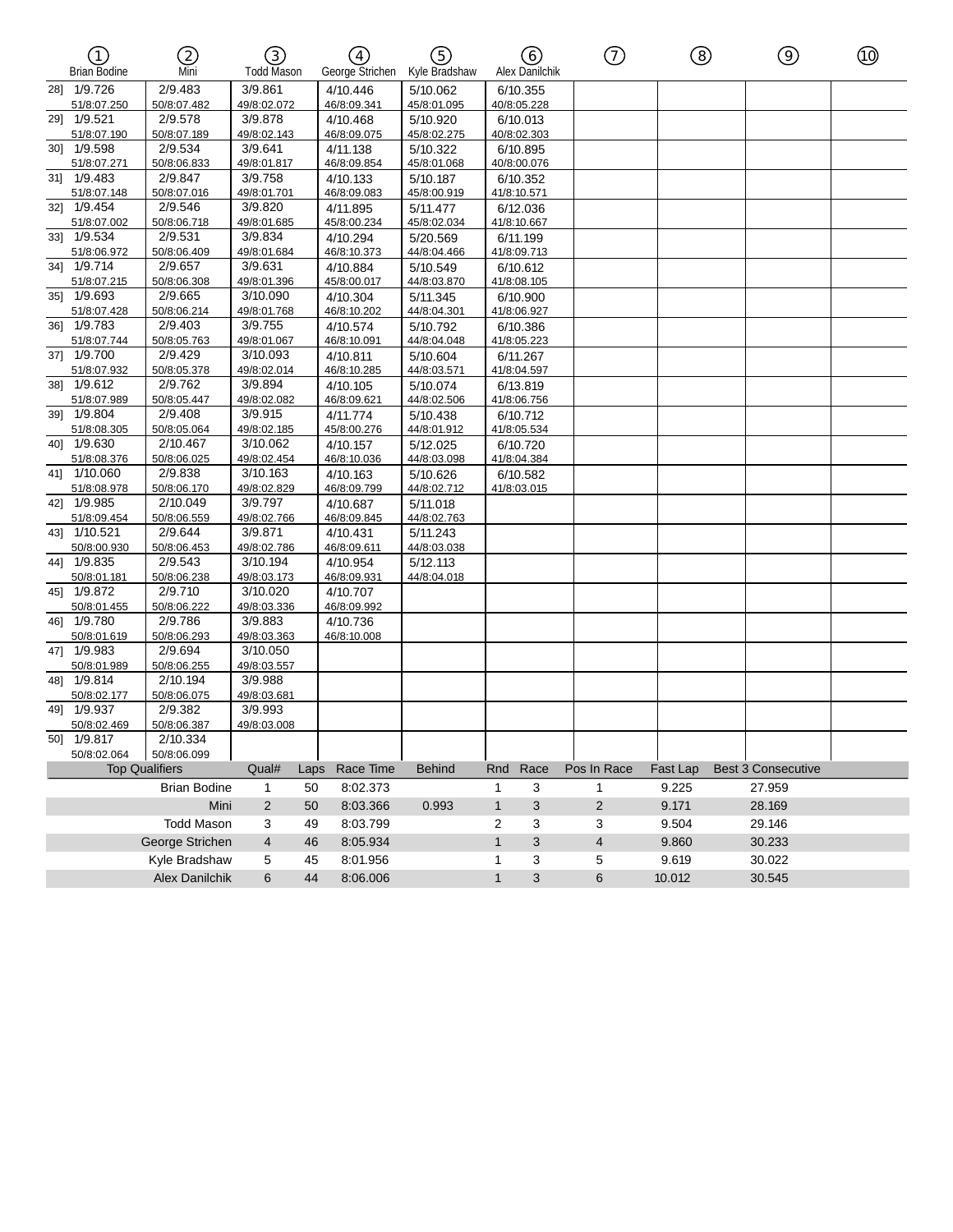| H30 Wednesday Nights           |                         |                                                                                                   |                               | $^{+}$ |         |               |                   |        |      |                                 |                                |
|--------------------------------|-------------------------|---------------------------------------------------------------------------------------------------|-------------------------------|--------|---------|---------------|-------------------|--------|------|---------------------------------|--------------------------------|
| <b>HANGAR</b><br>30            |                         |                                                                                                   |                               |        |         |               |                   |        |      | Rnd<br>$\overline{2}$<br>#59740 |                                |
|                                |                         |                                                                                                   |                               |        |         |               |                   |        |      | 11/15/2017                      | TQ: Jake Danilchik 30/5:06.995 |
| <b>Stock Touring</b>           |                         |                                                                                                   |                               |        |         |               | Average-          |        |      |                                 | ID: 173                        |
| Pos                            |                         | Driver Name Laps                                                                                  | Time                          | Behind | Fast    | Top 5         | Top 10            | Top 15 | Rank |                                 | Q#                             |
| $\left[3\right]$               | 1.                      | Jesse Anderson                                                                                    | 5:09.227<br>29                |        |         | 10.099 10.228 | 10.287            | 10.338 | 1/6  |                                 | 3                              |
| $\widehat{2}$                  | 2.                      | Mni                                                                                               | 5:08.553<br>28                |        | 9.875   |               | 9.964 10.043      | 10.132 | 3/6  |                                 | $\overline{c}$                 |
| $\widehat{4}$                  | 3.                      | <b>Alvin Nucum</b>                                                                                | 27<br>5:00.348                |        |         | 10.414 10.457 | 10.544            | 10.636 | 3/3  |                                 | 4                              |
|                                | 4.                      | Jake Danilchik                                                                                    | 4:17.510<br>25                |        | [9.666] | 9.818         | 9.898             | 9.956  | 4/4  |                                 |                                |
|                                |                         | See all of your Practice Laps / Racing / Heat Sheets / TQ / Graphs and more on RCS coring Pro.com |                               |        |         |               |                   |        |      |                                 |                                |
| (1)<br>Jake Danilchik          | 2<br>Mni                | (3)<br>Jesse Anderson                                                                             | $\overline{4}$<br>Alvin Nucum | (5)    | (6)     |               | $\left(  \right)$ | (8)    |      | $\circled{9}$                   | <u>(10)</u>                    |
| 2/10.068<br>1<br>30/5:02.001   | 1/10.031<br>30/5:00.009 | 3/10.355<br>29/5:00.044                                                                           | 4/10.512<br>29/5:04.079       |        |         |               |                   |        |      |                                 |                                |
| 2/10.454<br>21                 | 1/9.895                 | 3/10.409                                                                                          | 4/10.664                      |        |         |               |                   |        |      |                                 |                                |
| 30/5:07.008<br>1/10.152<br>3]  | 31/5:08.915<br>4/14.903 | 29/5:01.002<br>2/10.379                                                                           | 29/5:07.011<br>3/10.678       |        |         |               |                   |        |      |                                 |                                |
| 30/5:06.007                    | 26/5:01.086             | 29/5:01.002                                                                                       | 29/5:07.883                   |        |         |               |                   |        |      |                                 |                                |
| 1/10.271<br>41<br>30/5:07.125  | 4/11.651<br>26/5:02.012 | 2/10.551<br>29/5:02.252                                                                           | 3/11.882<br>28/5:06.018       |        |         |               |                   |        |      |                                 |                                |
| 1/10.179<br>51                 | 4/10.429                | 2/10.171                                                                                          | 3/10.635                      |        |         |               |                   |        |      |                                 |                                |
| 30/5:06.072                    | 27/5:07.314             | 29/5:00.846                                                                                       | 28/5:04.472                   |        |         |               |                   |        |      |                                 |                                |
| 1/10.289<br>61<br>30/5:07.005  | 4/13.160<br>26/5:03.636 | 2/11.038<br>29/5:04.016                                                                           | 3/10.444<br>28/5:02.446       |        |         |               |                   |        |      |                                 |                                |
| 1/10.582<br>71                 | 4/10.686                | 2/10.512                                                                                          | 3/10.569                      |        |         |               |                   |        |      |                                 |                                |
| 30/5:08.571<br>1/10.117<br>81  | 27/5:11.502<br>4/10.009 | 29/5:04.127<br>2/10.477                                                                           | 28/5:01.052<br>3/11.357       |        |         |               |                   |        |      |                                 |                                |
| 30/5:07.912                    | 27/5:06.315             | 29/5:04.101                                                                                       | 28/5:03.059                   |        |         |               |                   |        |      |                                 |                                |
| 1/10.053<br>91                 | 4/10.387                | 2/10.354                                                                                          | 3/10.414                      |        |         |               |                   |        |      |                                 |                                |
| 30/5:07.233<br>1/10.453<br>10] | 27/5:03.045<br>4/10.014 | 29/5:03.694<br>2/10.297                                                                           | 28/5:02.275<br>3/10.938       |        |         |               |                   |        |      |                                 |                                |
| 30/5:07.086                    | 27/5:00.159             | 29/5:03.166                                                                                       | 28/5:02.652                   |        |         |               |                   |        |      |                                 |                                |
| 1/9.880<br>11]<br>30/5:06.818  | 4/10.046<br>28/5:08.534 | 2/13.112<br>29/5:10.168                                                                           | 3/11.075<br>28/5:03.341       |        |         |               |                   |        |      |                                 |                                |
| 12] 1/10.090                   | 4/11.656                | 2/10.331                                                                                          | 3/11.609                      |        |         |               |                   |        |      |                                 |                                |
| 30/5:06.475                    | 28/5:10.003<br>4/9.875  | 29/5:09.309                                                                                       | 28/5:05.153                   |        |         |               |                   |        |      |                                 |                                |
| 13] 1/9.924<br>30/5:05.792     | 28/5:07.044             | 2/10.721<br>29/5:09.043                                                                           | 3/11.512<br>28/5:06.470       |        |         |               |                   |        |      |                                 |                                |
| 1/9.859<br>14]                 | 3/10.354                | 2/10.311                                                                                          | 4/10.939                      |        |         |               |                   |        |      |                                 |                                |
| 30/5:05.078<br>15] 1/10.036    | 28/5:06.002<br>3/10.039 | 29/5:08.684<br>2/10.548                                                                           | 28/5:06.046<br>4/10.605       |        |         |               |                   |        |      |                                 |                                |
| 30/5:04.082                    | 28/5:04.528             | 29/5:08.502                                                                                       | 28/5:05.816                   |        |         |               |                   |        |      |                                 |                                |
| 16] 1/15.164<br>29/5:03.720    | 3/10.152<br>28/5:03.257 | 2/10.741<br>29/5:08.686                                                                           | 4/13.133<br>28/5:09.697       |        |         |               |                   |        |      |                                 |                                |
| 17] 1/9.951                    | 3/12.898                | 2/10.819                                                                                          | 4/10.956                      |        |         |               |                   |        |      |                                 |                                |
| 29/5:02.828                    | 28/5:06.665             | 29/5:08.986<br>2/11.761                                                                           | 28/5:09.515                   |        |         |               |                   |        |      |                                 |                                |
| 18] 1/10.473<br>29/5:02.888    | 3/10.775<br>28/5:06.382 | 28/5:00.051                                                                                       | 4/10.874<br>28/5:09.244       |        |         |               |                   |        |      |                                 |                                |
| 19] 1/10.024                   | 3/10.260                | 2/10.680                                                                                          | 4/10.496                      |        |         |               |                   |        |      |                                 |                                |
| 29/5:02.241<br>20] 1/9.666     | 28/5:05.376<br>3/10.165 | 29/5:10.712<br>2/10.518                                                                           | 28/5:08.427<br>4/14.465       |        |         |               |                   |        |      |                                 |                                |
| 29/5:01.150                    | 28/5:04.332             | 29/5:10.430                                                                                       | 27/5:02.076                   |        |         |               |                   |        |      |                                 |                                |
| 21] 1/9.829<br>29/5:00.370     | 3/10.543<br>28/5:03.906 | 2/11.677<br>28/5:01.013                                                                           | 4/11.123<br>27/5:01.988       |        |         |               |                   |        |      |                                 |                                |
| 22] 1/10.035                   | 3/10.234                | 2/10.423                                                                                          | 4/10.795                      |        |         |               |                   |        |      |                                 |                                |
| 30/5:10.295                    | 28/5:03.112             | 28/5:00.605                                                                                       | 27/5:01.504                   |        |         |               |                   |        |      |                                 |                                |
| 23] 1/9.857<br>30/5:09.665     | 3/16.863<br>28/5:10.471 | 2/10.454<br>28/5:00.257                                                                           | 4/11.726<br>27/5:02.165       |        |         |               |                   |        |      |                                 |                                |
| 24] 1/9.961                    | 3/10.582                | 2/10.906                                                                                          | 4/10.422                      |        |         |               |                   |        |      |                                 |                                |
| 30/5:09.212<br>25] 1/10.143    | 28/5:09.878<br>3/10.321 | 28/5:00.475<br>2/10.570                                                                           | 27/5:01.297<br>4/10.757       |        |         |               |                   |        |      |                                 |                                |
| 30/5:09.012                    | 28/5:09.041             | 28/5:00.294                                                                                       | 27/5:00.866                   |        |         |               |                   |        |      |                                 |                                |
| 26]                            | 2/10.207<br>28/5:08.150 | 1/10.282<br>29/5:10.523                                                                           | 3/10.739<br>27/5:00.447       |        |         |               |                   |        |      |                                 |                                |
| 27]                            | 2/11.746                | 1/10.436                                                                                          | 3/11.029                      |        |         |               |                   |        |      |                                 |                                |
|                                | 28/5:08.912<br>2/10.672 | 29/5:10.224<br>1/10.099                                                                           | 27/5:00.035                   |        |         |               |                   |        |      |                                 |                                |
| 28]                            | 28/5:08.055             | 29/5:09.606                                                                                       |                               |        |         |               |                   |        |      |                                 |                                |
| 29]                            |                         | 1/10.295                                                                                          |                               |        |         |               |                   |        |      |                                 |                                |
|                                |                         | 29/5:09.023                                                                                       |                               |        |         |               |                   |        |      |                                 |                                |

 $+$